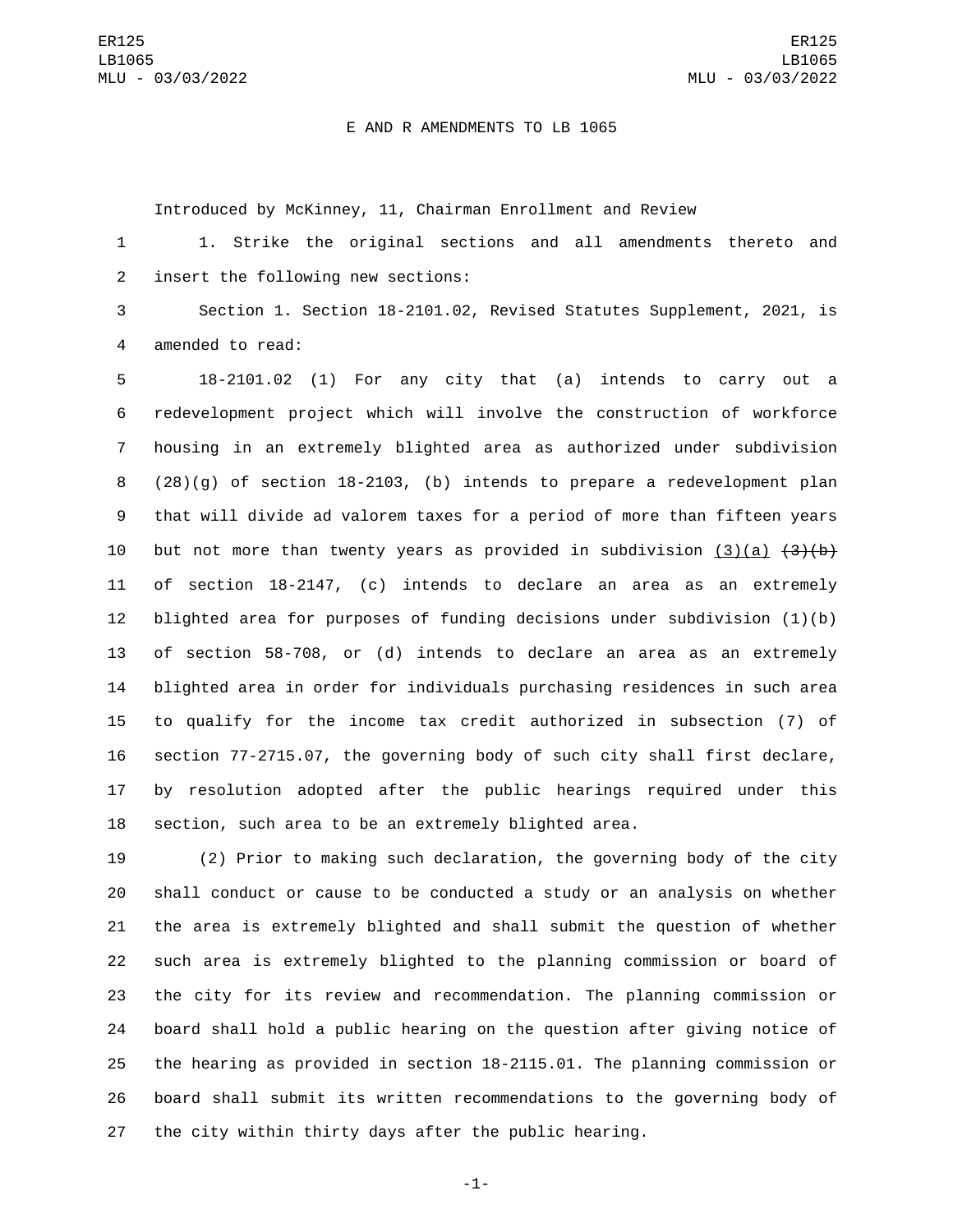(3) Upon receipt of the recommendations of the planning commission or board, or if no recommendations are received within thirty days after the public hearing required under subsection (2) of this section, the governing body shall hold a public hearing on the question of whether the area is extremely blighted after giving notice of the hearing as provided in section 18-2115.01. At the public hearing, all interested parties shall be afforded a reasonable opportunity to express their views respecting the proposed declaration. After such hearing, the governing 9 body of the city may make its declaration.

 (4) Copies of each study or analysis conducted pursuant to subsection (2) of this section shall be posted on the city's public website or made available for public inspection at a location designated 13 by the city.

 (5) The study or analysis required under subsection (2) of this section may be conducted in conjunction with the study or analysis required under section 18-2109. The hearings required under this section may be held in conjunction with the hearings required under section 18-2109.

 Sec. 2. Section 18-2109, Revised Statutes Cumulative Supplement, 20 2020, is amended to read:

 18-2109 (1) A redevelopment plan for a redevelopment project area shall not be prepared and the governing body of the city in which such area is located shall not approve a redevelopment plan unless the governing body has, by resolution adopted after the public hearings required under this section, declared such area to be a substandard and 26 blighted area in need of redevelopment.

 (2) Prior to making such declaration, the governing body of the city shall conduct or cause to be conducted a study or an analysis on whether the area is substandard and blighted and shall submit the question of whether such area is substandard and blighted to the planning commission or board of the city for its review and recommendation. The planning

-2-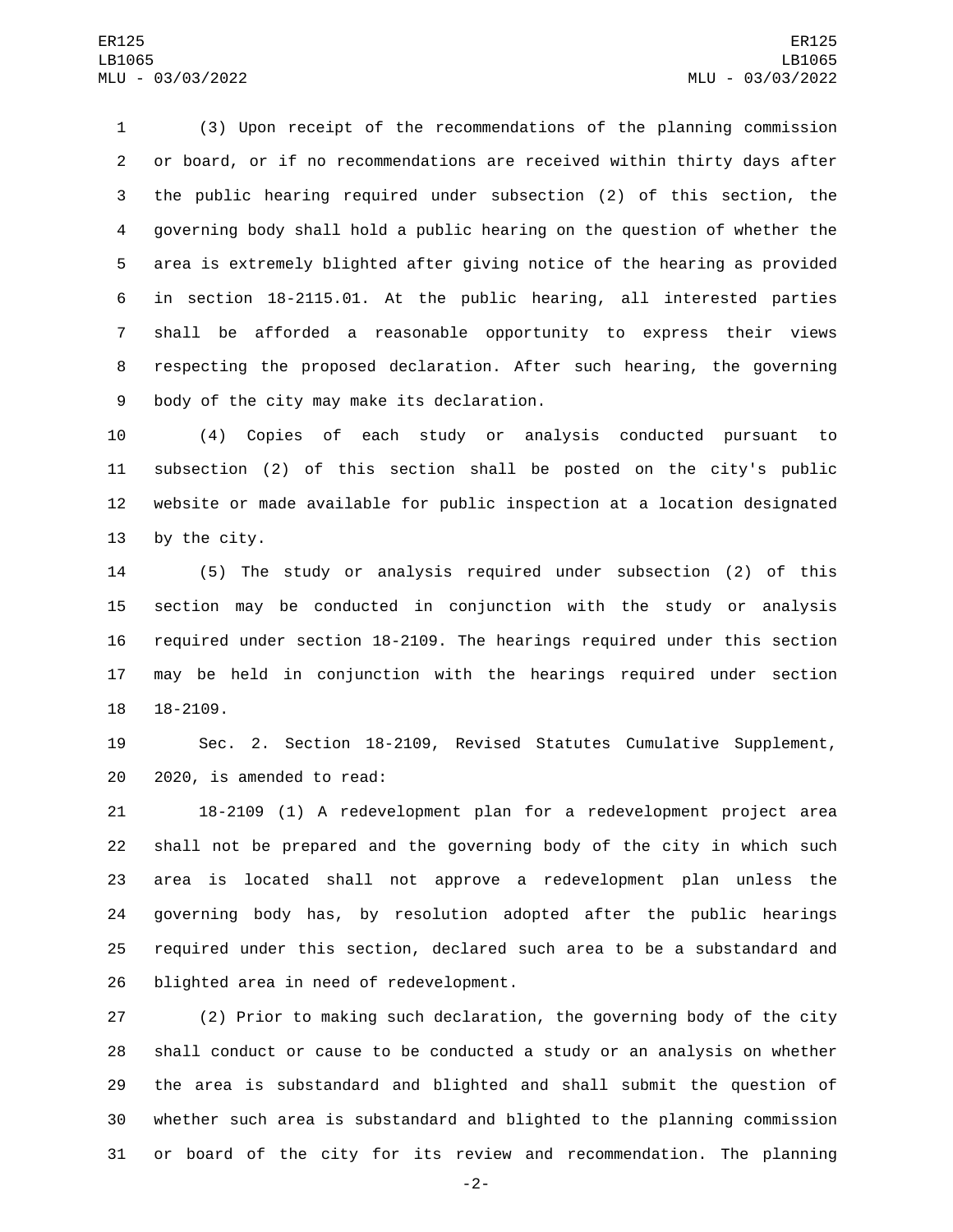commission or board shall hold a public hearing on the question after giving notice of the hearing as provided in section 18-2115.01. The planning commission or board shall submit its written recommendations to the governing body of the city within thirty days after the public 5 hearing.

 (3) Upon receipt of the recommendations of the planning commission or board, or if no recommendations are received within thirty days after the public hearing required under subsection (2) of this section, the governing body shall hold a public hearing on the question of whether the area is substandard and blighted after giving notice of the hearing as provided in section 18-2115.01. At the public hearing, all interested parties shall be afforded a reasonable opportunity to express their views respecting the proposed declaration. After such hearing, the governing 14 body of the city may declare such area or any portion of such area to be a substandard and blighted area make its declaration.

 (4) Copies of each substandard and blighted study or analysis conducted pursuant to subsection (2) of this section shall be posted on the city's public website or made available for public inspection at a 19 location designated by the city.

 Sec. 3. Section 18-2147, Revised Statutes Supplement, 2021, is 21 amended to read:

 18-2147 (1) Any redevelopment plan as originally approved or as later modified pursuant to section 18-2117 may contain a provision that any ad valorem tax levied upon real property, or any portion thereof, in a redevelopment project for the benefit of any public body shall be divided, for the applicable period described in subsection (3) of this 27 section, as follows:

 (a) That portion of the ad valorem tax which is produced by the levy at the rate fixed each year by or for each such public body upon the redevelopment project valuation shall be paid into the funds of each such public body in the same proportion as are all other taxes collected by or

-3-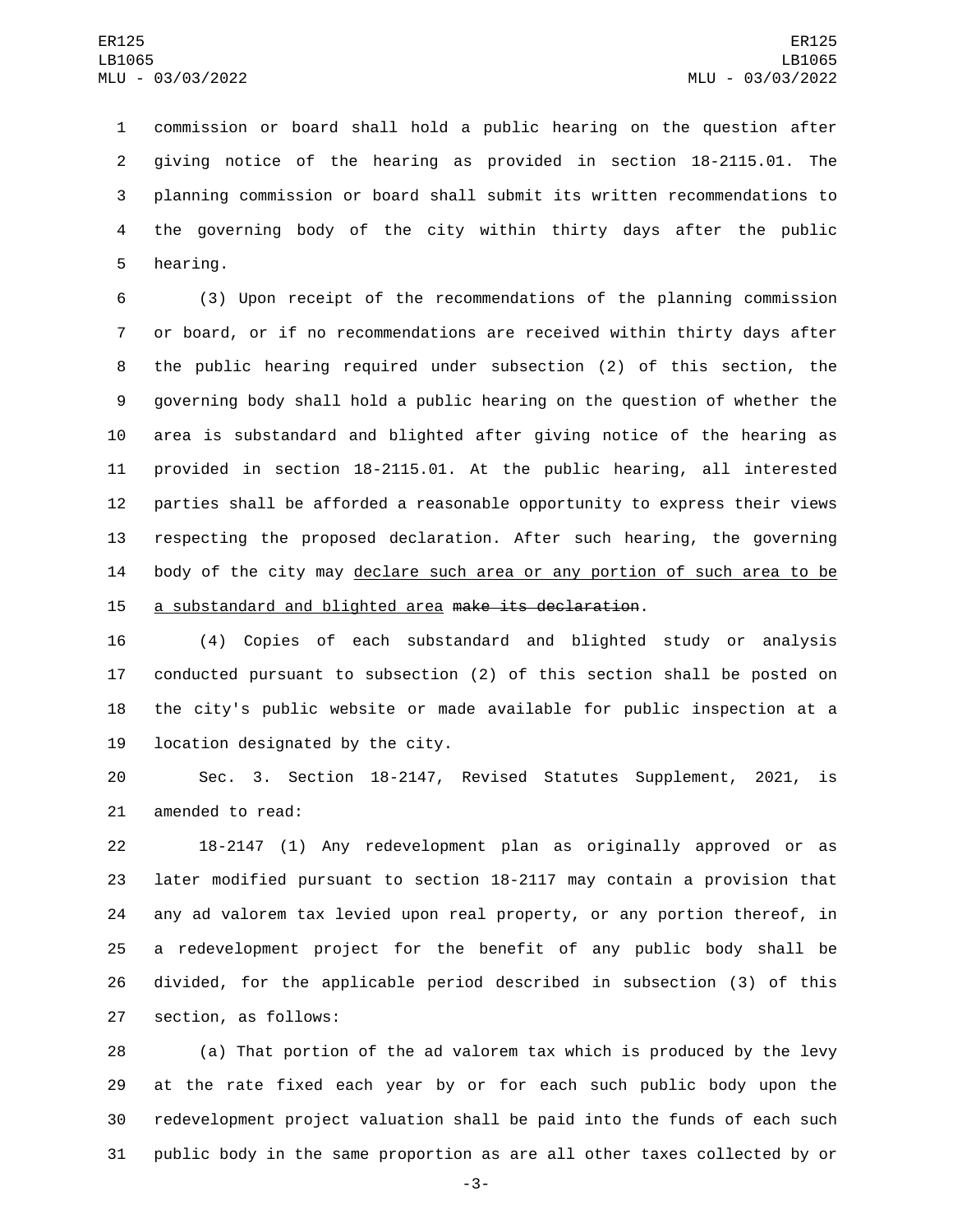for the body. When there is not a redevelopment project valuation on a parcel or parcels, the county assessor shall determine the redevelopment project valuation based upon the fair market valuation of the parcel or parcels as of January 1 of the year prior to the year that the ad valorem taxes are to be divided. The county assessor shall provide written notice of the redevelopment project valuation to the authority as defined in section 18-2103 and the owner. The authority or owner may protest the valuation to the county board of equalization within thirty days after the date of the valuation notice. All provisions of section 77-1502 except dates for filing of a protest, the period for hearing protests, and the date for mailing notice of the county board of equalization's decision are applicable to any protest filed pursuant to this section. The county board of equalization shall decide any protest filed pursuant to this section within thirty days after the filing of the protest. The county clerk shall mail a copy of the decision made by the county board of equalization on protests pursuant to this section to the authority or owner within seven days after the board's decision. Any decision of the county board of equalization may be appealed to the Tax Equalization and Review Commission, in accordance with section 77-5013, within thirty days 20 after the date of the decision;

 (b) That portion of the ad valorem tax on real property, as provided in the redevelopment contract, bond resolution, or redevelopment plan, as applicable, in the redevelopment project in excess of such amount, if any, shall be allocated to and, when collected, paid into a special fund of the authority to be used solely to pay the principal of, the interest on, and any premiums due in connection with the bonds of, loans, notes, or advances of money to, or indebtedness incurred by, whether funded, refunded, assumed, or otherwise, such authority for financing or refinancing, in whole or in part, the redevelopment project. When such bonds, loans, notes, advances of money, or indebtedness, including interest and premiums due, have been paid, the authority shall so notify

-4-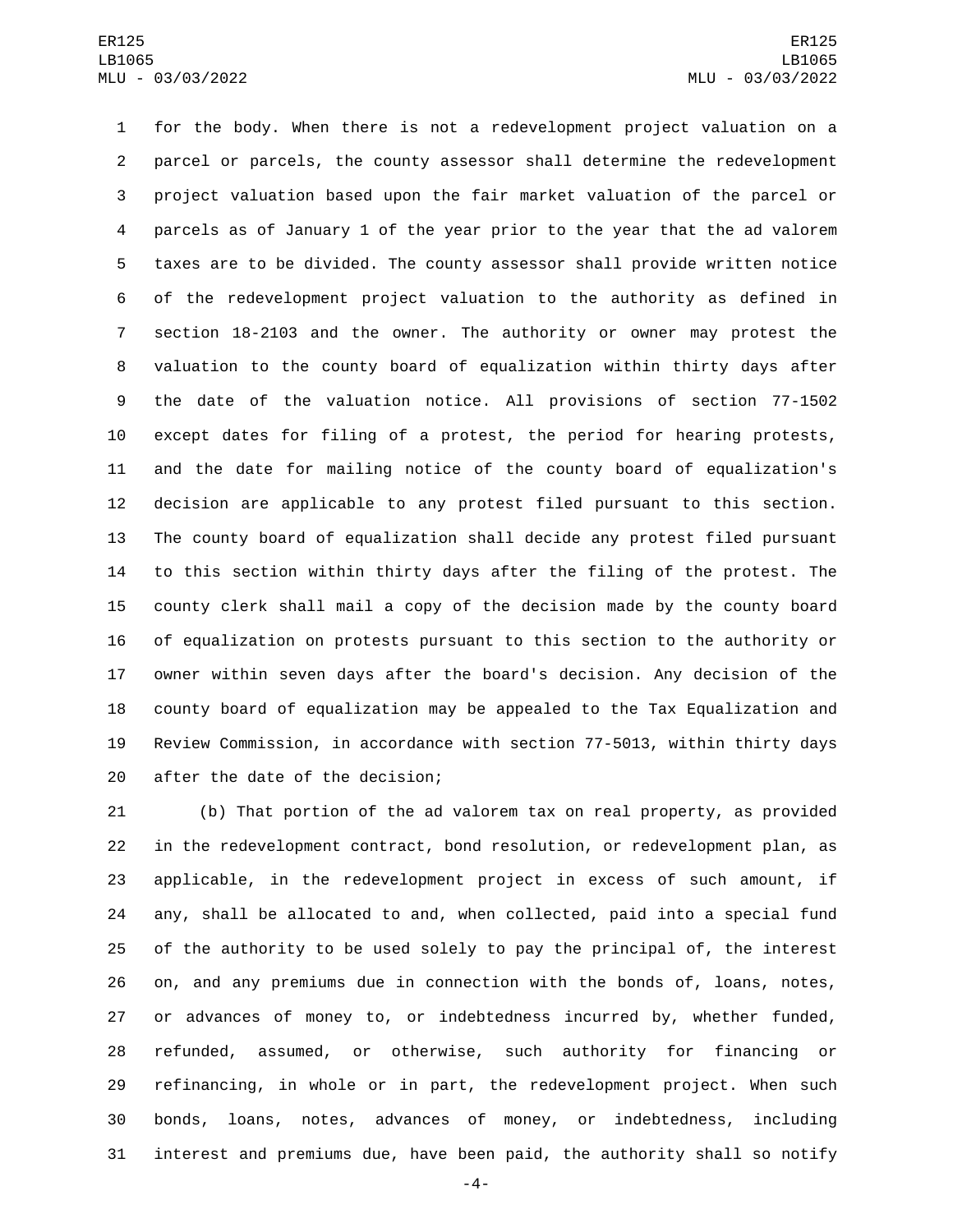the county assessor and county treasurer and all ad valorem taxes upon taxable real property in such a redevelopment project shall be paid into the funds of the respective public bodies. An authority may use a single fund for purposes of this subdivision for all redevelopment projects or may use a separate fund for each redevelopment project; and

 (c) Any interest and penalties due for delinquent taxes shall be paid into the funds of each public body in the same proportion as are all 8 other taxes collected by or for the public body.

 (2) To the extent that a redevelopment plan authorizes the division of ad valorem taxes levied upon only a portion of the real property included in such redevelopment plan, any improvements funded by such division of taxes shall be related to the redevelopment plan that 13 authorized such division of taxes.

 (3)(a) For redevelopment plans that receive an expedited review under section 18-2155, ad valorem taxes shall be divided for a period not to exceed ten years after the effective date as identified in the 17 redevelopment plan.

 $(3)(a)$   $(b)$  For any redevelopment plan for which more than fifty percent of the property in the redevelopment project area has been declared an extremely blighted area in accordance with section 18-2101.02, ad valorem taxes shall be divided for a period not to exceed twenty years after the effective date as identified in the project redevelopment contract or in the resolution of the authority authorizing the issuance of bonds pursuant to section 18-2124.

25 (b)  $\left\lbrace \epsilon \right\rbrace$  For all other redevelopment plans, ad valorem taxes shall be divided for a period not to exceed fifteen years after the effective date 27 as identified in the project redevelopment contract,  $\rho$  in the resolution of the authority authorizing the issuance of bonds pursuant to section 18-2124, or in the redevelopment plan, whichever is applicable.

 (4) The effective date of a provision dividing ad valorem taxes as provided in subsection (3) of this section shall not occur until such

-5-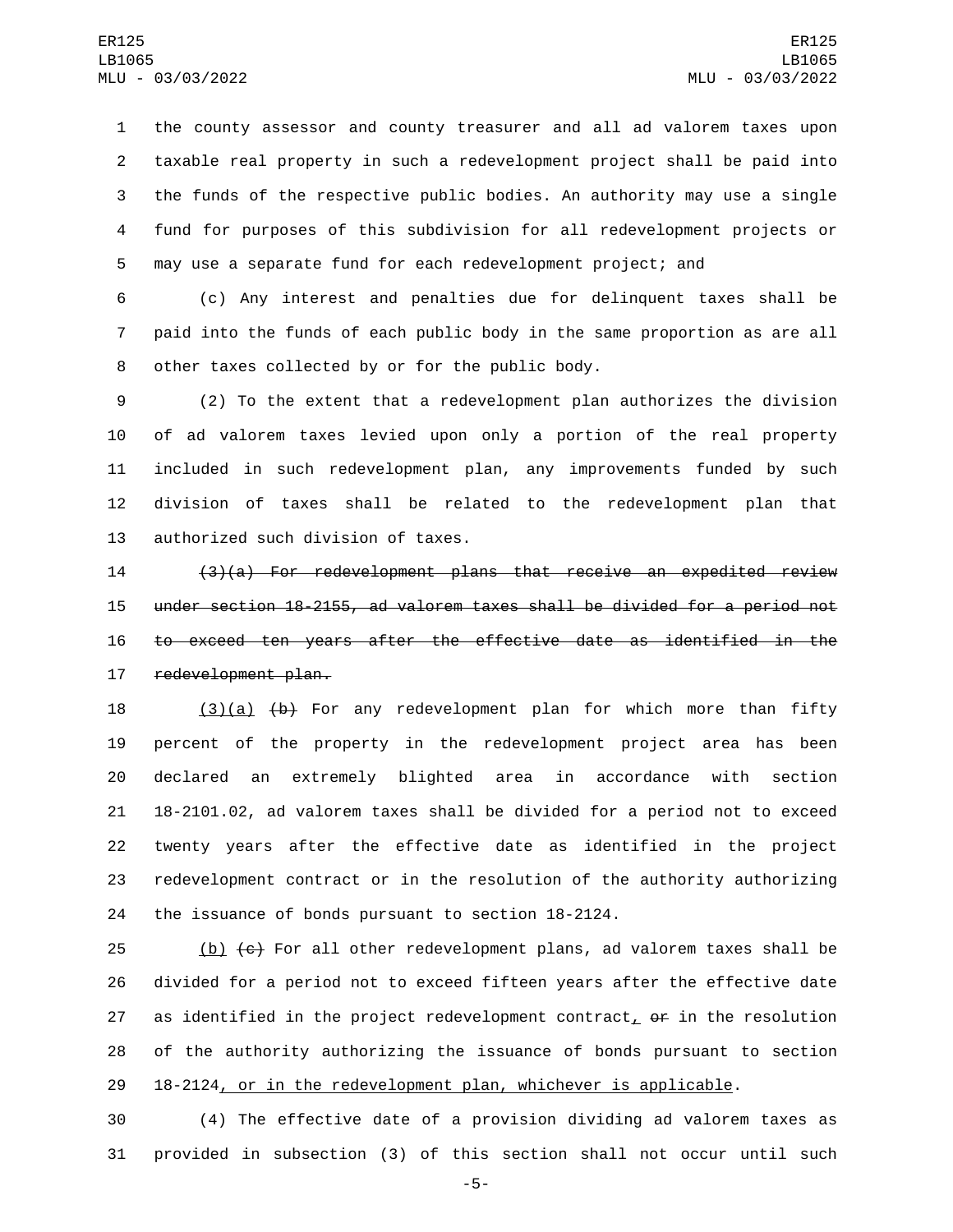time as the real property in the redevelopment project is within the corporate boundaries of the city. This subsection shall not apply to a redevelopment project involving a formerly used defense site as authorized in section 18-2123.01.4

 (5) Beginning August 1, 2006, all notices of the provision for dividing ad valorem taxes shall be sent by the authority to the county assessor on forms prescribed by the Property Tax Administrator. The notice shall be sent to the county assessor on or before August 1 of the year of the effective date of the provision. Failure to satisfy the notice requirement of this section shall result in the taxes, for all taxable years affected by the failure to give notice of the effective date of the provision, remaining undivided and being paid into the funds for each public body receiving property taxes generated by the property in the redevelopment project. However, the redevelopment project valuation for the remaining division of ad valorem taxes in accordance with subdivisions (1)(a) and (b) of this section shall be the last certified valuation for the taxable year prior to the effective date of 18 the provision to divide the taxes for the remaining portion of the  $t$ en- $\theta$  year, twenty-year, or fifteen-year period pursuant to subsection (3) of 20 this section.

 Sec. 4. Section 18-2155, Revised Statutes Cumulative Supplement, 22 2020, is amended to read:

 18-2155 (1) The governing body of a city may elect by resolution to allow expedited reviews of redevelopment plans that meet the requirements of subsection (2) of this section. A redevelopment plan that receives an expedited review pursuant to this section shall be exempt from the requirements of sections 18-2111 to 18-2115 and 18-2116.

 (2) A redevelopment plan is eligible for expedited review under this 29 section if:

 (a) The redevelopment plan includes only one redevelopment project; (b) The redevelopment project involves:

-6-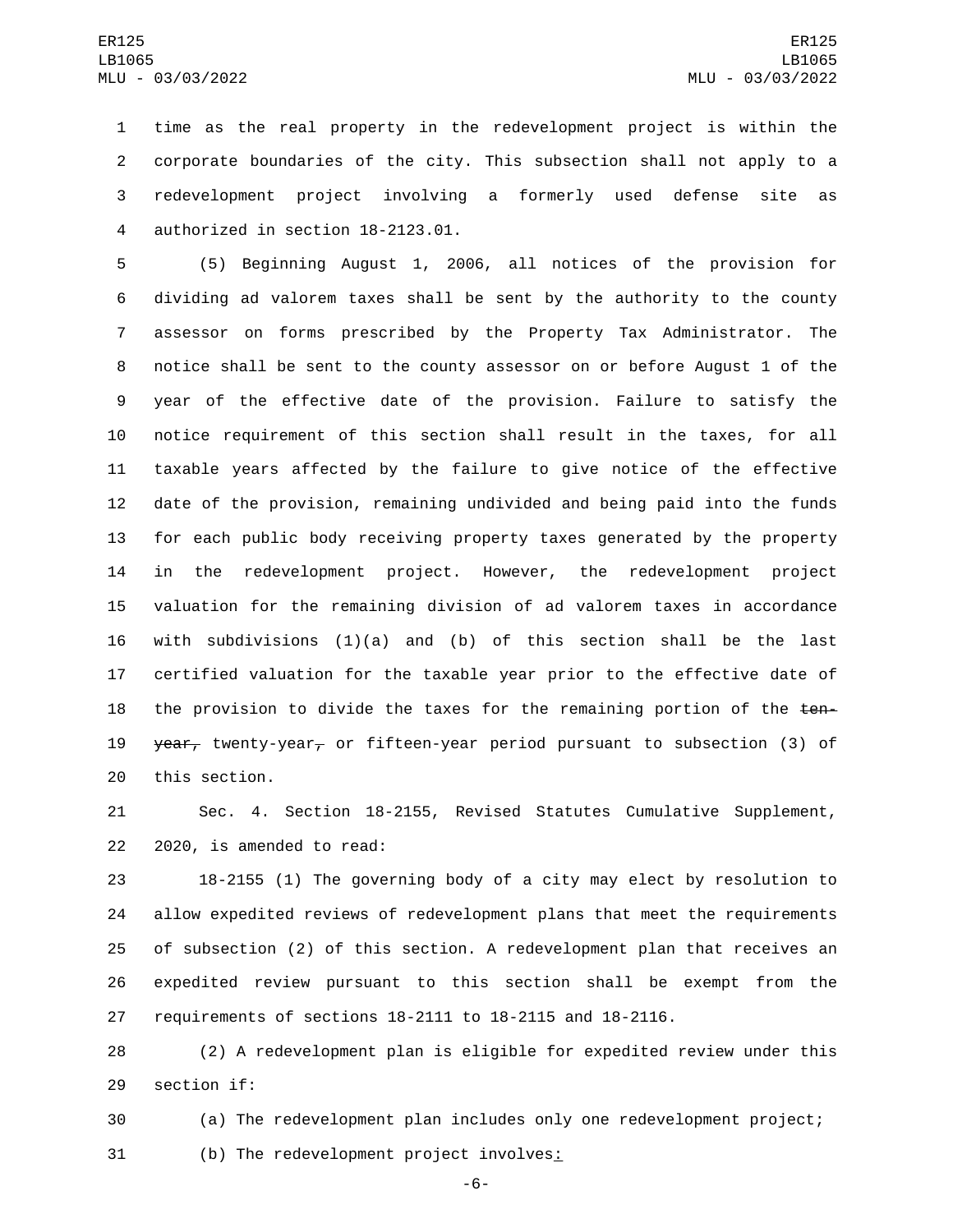1 (i) The the repair, rehabilitation, or replacement of an existing 2 structure that has been within the corporate limits of the city for at 3 least sixty years and is located within a substandard and blighted area; 4 or

 (ii) The redevelopment of a vacant lot that is located within a substandard and blighted area that has been within the corporate limits of the city for at least sixty years and has been platted for at least 8 sixty years;

9 (c) The redevelopment project is located in a county with a 10 population of less than one hundred thousand inhabitants; and

11 (d) The existing structure is at least sixty years old; and

12 (d) (e) The assessed value of the property within the redevelopment 13 project area when the project is complete is estimated to be no more 14 than:

15 (i) Three Two hundred fifty thousand dollars for a redevelopment 16 project involving a single-family residential structure;

17 (ii) One million five hundred thousand dollars for a redevelopment 18 project involving a multi-family residential structure or commercial 19 structure; or

20 (iii) Ten million dollars for a redevelopment project involving the 21 revitalization of a structure included in the National Register of 22 Historic Places.

23 (3) The expedited review shall consist of the following steps:

 (a) A redeveloper shall prepare the redevelopment plan using a standard form developed by the Department of Economic Development. The form shall include (i) the existing uses and condition of the property within the redevelopment project area, (ii) the proposed uses of the property within the redevelopment project area, (iii) the number of years 29 current age of the existing structure has been within the corporate limits of the city or the number of years that the vacant lot has been platted within the corporate limits of the city, whichever is applicable,

-7-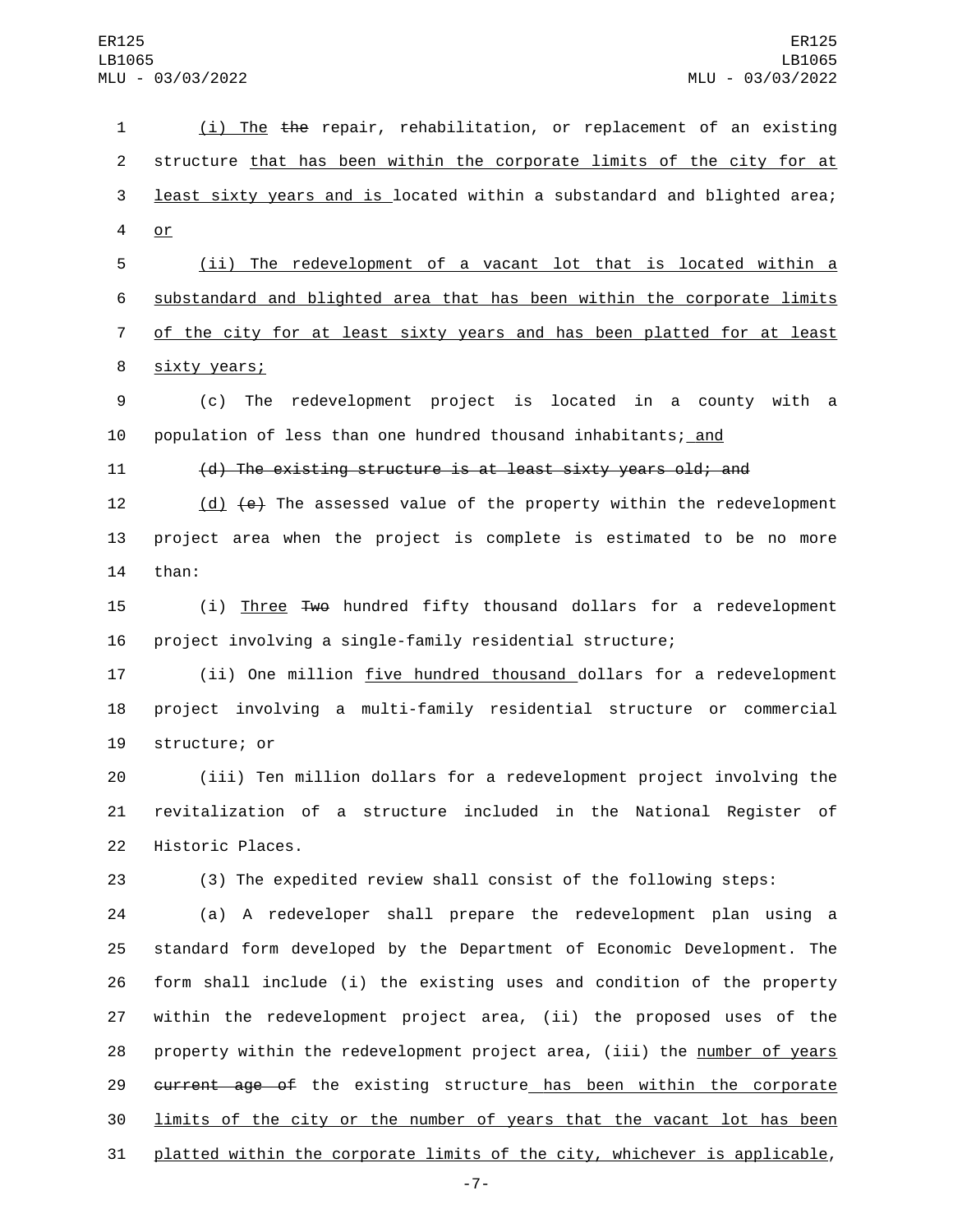(iv) the current assessed value of the property within the redevelopment project area, (v) the increase in the assessed value of the property within the redevelopment project area that is estimated to occur as a result of the redevelopment project, and (vi) an indication of whether the redevelopment project will be financed in whole or in part through the division of taxes as provided in section 18-2147;

 (b) The redeveloper shall submit the redevelopment plan directly to the governing body along with any building permit or other permits necessary to complete the redevelopment project and an application fee in an amount set by the governing body, not to exceed fifty dollars. Such application fee shall be separate from any fees for building permits or 12 other permits needed for the project; and

 (c) If the governing body has elected to allow expedited reviews of redevelopment plans under subsection (1) of this section and the submitted redevelopment plan meets the requirements of subsection (2) of this section, the governing body shall approve the redevelopment plan 17 within thirty days after submission of the plan.

 (4) Each city may select the appropriate employee or department to conduct expedited reviews pursuant to this section.

 (5) For any approved redevelopment project that is financed in whole or in part through the division of taxes as provided in section 18-2147:

 (a) The authority shall incur indebtedness in the form of a 23 promissory note issued to the owner of record of the property within the redevelopment project area on which the structure identified in the 25 redevelopment plan is located. The total amount of indebtedness shall not 26 exceed the amount estimated to be generated over a fifteen-year ten-year period from the portion of taxes mentioned in subdivision (1)(b) of section 18-2147. The terms of such promissory note shall clearly state that such indebtedness does not create a general obligation on behalf of the authority or the city in the event that the amount generated over a fifteen-year ten-year period from the portion of taxes mentioned in

-8-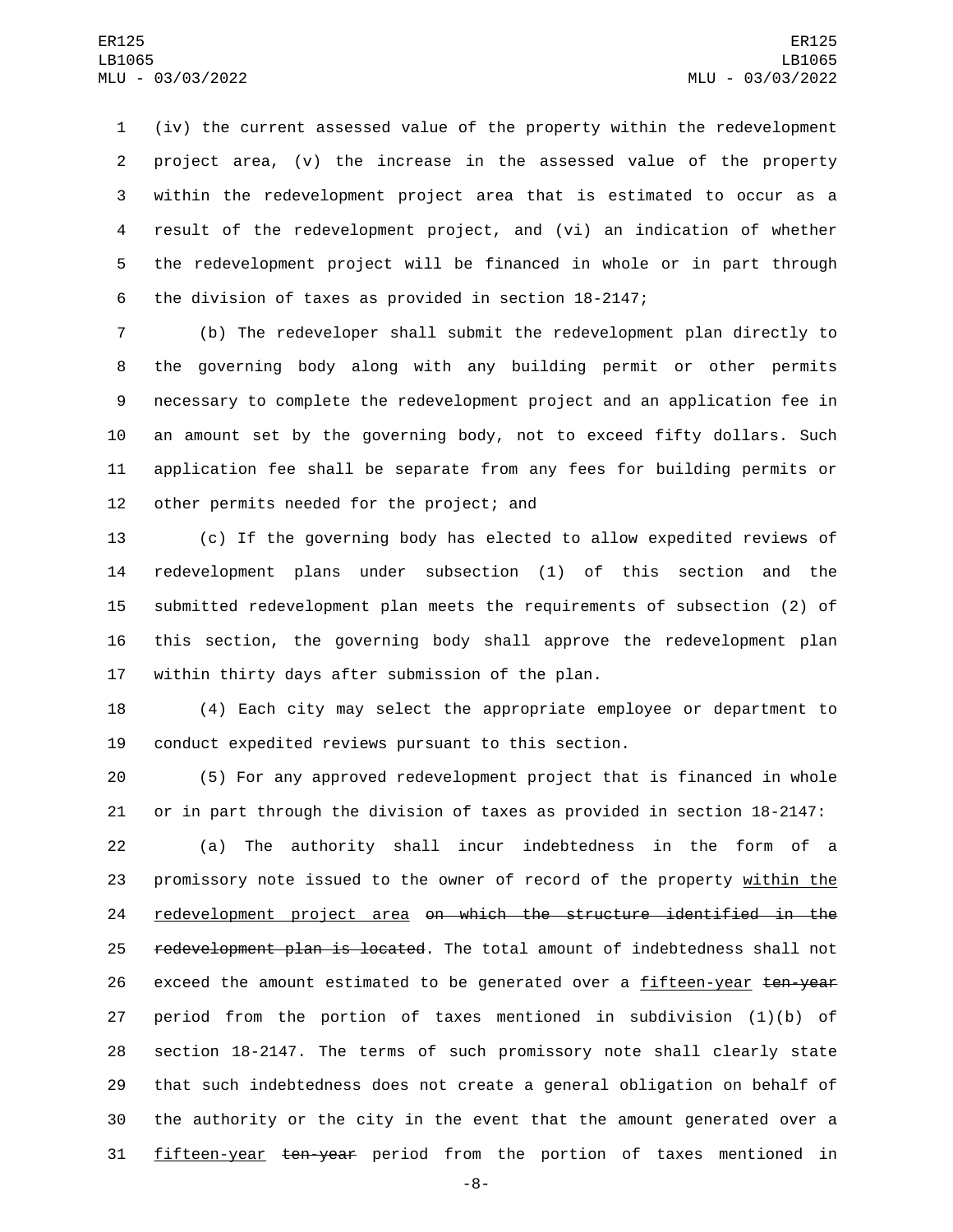1 subdivision (1)(b) of section 18-2147 does not equal the costs of the 2 agreed-upon work to repair, rehabilitate, or replace the structure or to 3 redevelop the vacant lot as provided in the redevelopment plan;

4 (b) Upon completion of the agreed-upon work to repair, rehabilitate, 5 or replace the structure or to redevelop the vacant lot as provided in 6 the redevelopment plan, the redeveloper shall notify the county assessor 7 of such completion; and

8 (c) The county assessor shall then determine:

9 (i) Whether the redevelopment project is complete. Redevelopment 10 projects must be completed within two years after the redevelopment plan 11 is approved under this section; and

12 (ii) The assessed value of the property within the redevelopment 13 project area.

 (6) After the county assessor makes the determinations required under subdivision (5)(c) of this section, the county assessor shall use a standard certification form developed by the Department of Revenue to certify to the authority:

18 (a) That improvements have been made and completed;

19 (b) That a valuation increase has occurred;

20 (c) The amount of the valuation increase; and

21 (d) That the valuation increase was due to the improvements made.

22 (7) Once the county assessor has made the certification required 23 under subsection (6) of this section, the authority may begin to use the 24 portion of taxes mentioned in subdivision (1)(b) of section 18-2147 to 25 pay the indebtedness incurred by the authority under subdivision  $(5)(a)$ 26 of this section. The payments shall be remitted to the owner of record of 27 the property within the redevelopment project area on which the structure 28 identified in the redevelopment plan is located.

29 (8) A single fund may be used for all redevelopment projects that 30 receive an expedited review pursuant to this section. It shall not be 31 necessary to create a separate fund for any such project, including a

-9-